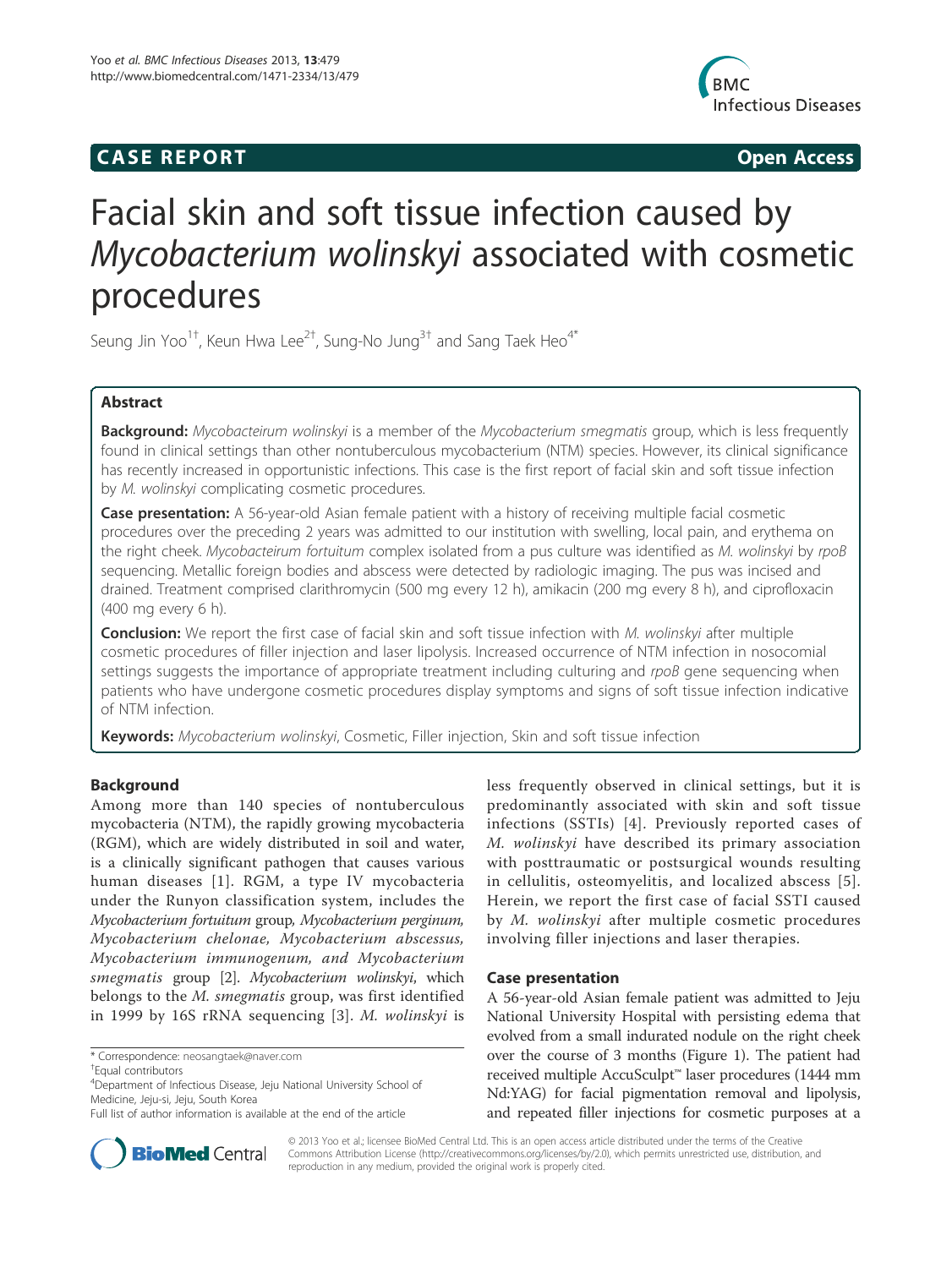

local clinic since 2011. In August 2012, a subcutaneous indurated nodule approximately 1 to 2 cm in diameter developed on the right side of the face. She was injected with hyaluronidase and triamcinolone weekly for subcutaneous nodule. However, swelling at the site of erythema progressively developed. Although a local physician prescribed antibiotics with suspected facial cellulitis, the patient's condition did not improve.

The patient did not have any previous surgical and medical history of tuberculosis or diabetes mellitus, but was controlled for hypertension. Physical examination indicated stable vital status. The right facial lesion was generally edematous without a definitely elevated margin in addition to a heating sensation and tenderness at the site of swelling (Figure 1). Initial laboratory findings did not indicate any abnormal results other than elevated C-reactive protein (CRP) 7.13 mg/dL and erythrocyte sedimentation rate (ESR) of 69 mm/h. Human-immunodeficiency virus was negative. Chest radiography revealed no apparent active lesions.

Facial computed tomography (CT) indicated multiple metallic foreign bodies, soft tissue infection, and fatty infiltration (Figure 2). Since the patient had a history of cosmetic procedures, and steroid injections and showed no apparent improvement of symptoms in response to β-lactam antibiotic, pus was collected for acid fast bacilli (AFB) stain, mycobacterium culture, Mycobacterium tuberculosis/NTM polymerase chain reaction (TB/NTM PCR), gram staining, and culture. The results indicated the presence of AFB positive and NTM PCR positive organisms. According to the test results, the antibiotic treatment regimen was changed to clarithromycin (500 mg every 12 h), amikacin (200 mg every 8 h), and ciprofloxacin (400 mg every 6 h), and NTM culture for pus was performed. Pain at the site of the lesion was improved, but the patient still complained of continuous pus formation. Meanwhile, M. fortuitum complex (MFC) was isolated from



Figure 2 Facial computed tomography. A: shows swelling of soft tissue with fatty infiltration on the right side on the axial image B: scattered longitudinal tube-like shaped lesions of 0.5 to 1 cm with high density at right mandibular area on the coronal image as well as at the contralateral side.

the NTM pus culture. The results from the antibiotic susceptibility tests are shown in Table 1. The subsequent rpoB gene sequencing identified *M. wolinskyi* with an accuracy of 99%.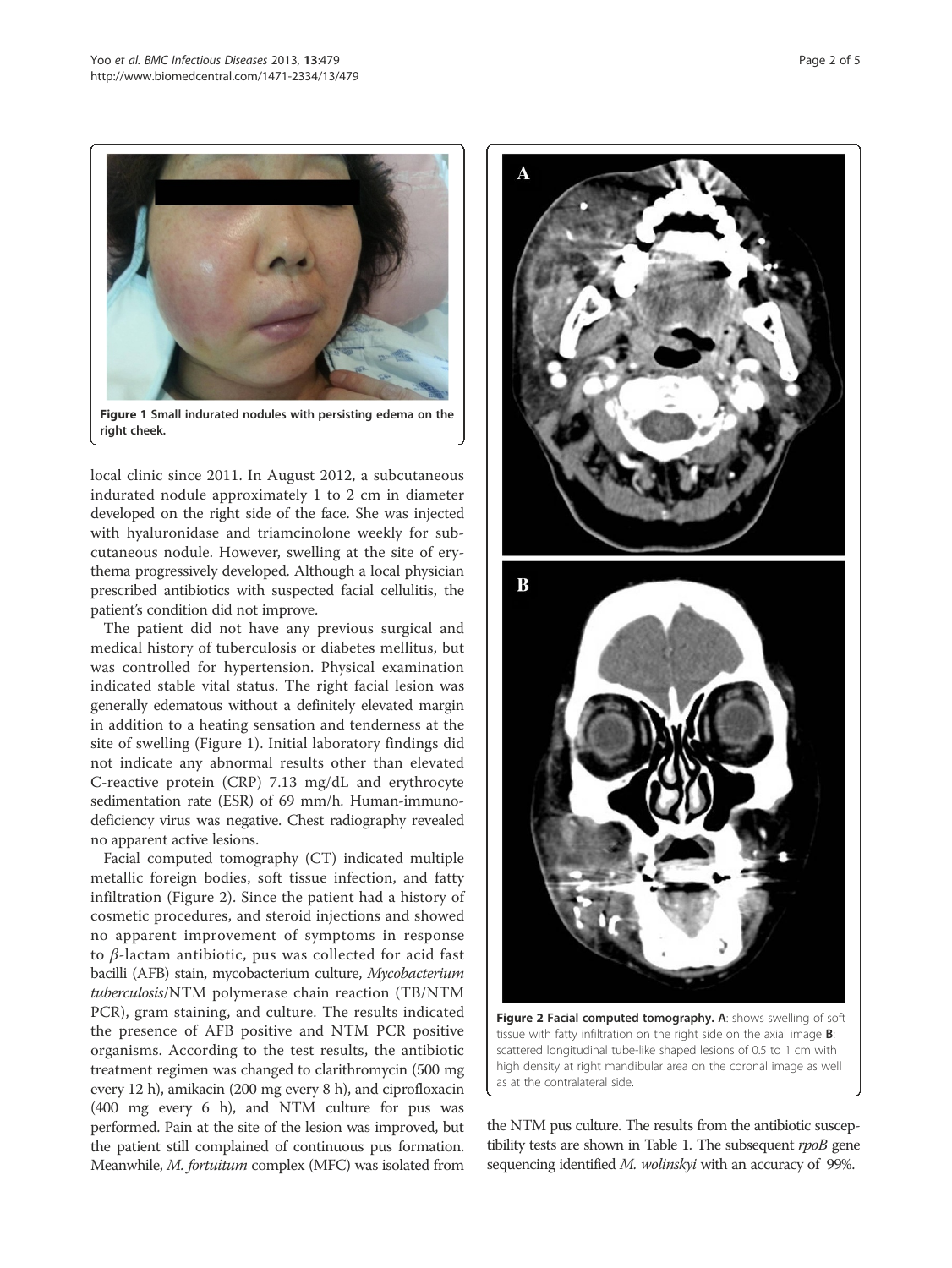Since metal foreign body and abscess had been confirmed by radiologic and pathologic images, incision and drainage was performed to eliminate granulation tissue, metallic foreign bodies, and thread remnants (Figures 3 and 4). At the same time, the patient was treated with oral doxycycline (100 mg every 12 h) and ciprofloxacin (750 mg every 4 h) for 5 months. Subsequently, the facial abscess and erythematous swelling were resolved with minor dermatologic sequelae.

## **Conclusions**

M. wolinskyi has been reported in only 13 cases since its first categorization within the M. smegmatis group in 1999. Contrary to several reported cases of SSTI caused by other NTM species [6-10], previously reported cases of M. wonlinskyi-related SSTI mostly described incidences following surgical procedures including hip prosthesis, peritoneal dialysis, transplantation, and heart surgery and posttraumatic events [3,11-13]. Infections have also been observed in immunocompromised patients [14,15] and in some cases of tissue necrosis involving subjacent bone [1]. However, M. wolinskyi infection complicating facial cosmetic procedure has not hitherto been reported, although there are increasing reports of SSTI caused by other RGM species involving cosmetic therapy such as M. fortuitum, M. abscessus, M. jacuzzi and M. concepcionense (Table 2).

In this case, we describe a facial SSTI associated with M. wolinskyi, presumably due to invasive cosmetic procedures. The exact route and time of the infection is currently unclear because the patient had received multiple cosmetic procedures involving filler injection, and lipolysis over the course of 2 years. One possible route of infection includes a failure to maintain aseptic procedure during the invasive procedures. Furthermore, the patient also has a history of receiving facial acupuncture procedures in the childhood. Multiple acupuncture needle insertions tend to leave needle remnants at the site of procedures, and would allow M. wolinskyi to invade dermis and grow along the existing



thread of previous cosmetic procedure (F/B 2).

metal fragments more rapidly than without any foreign bodies. Facial acupuncture is a widely-performed childhood ritual on Jeju Island for health and longevity.

Culture and laboratory identification of NTM can be a time consuming process because the process relies on growth rate, pigmentation, and several biochemical tests

|  |  |  |  |  | Table 1 Antibiotics sensitivity test results for Mycobacterium wolinskyi |  |
|--|--|--|--|--|--------------------------------------------------------------------------|--|
|--|--|--|--|--|--------------------------------------------------------------------------|--|

| Antibiotic                    | Concentration           | Minimum inhibitory concentration | Report |  |
|-------------------------------|-------------------------|----------------------------------|--------|--|
|                               | $(\mu g/mL)$            | $(\mu g/mL)$                     |        |  |
| Amikacin                      | $1 - 128$               | 8                                |        |  |
| Cefoxitin                     | $2 \sim 256$            | 64                               |        |  |
| Ciplofloxacin                 | $0.125 \sim 16$         | $\leq$ 1                         |        |  |
| Clarithromycin                | $0.5 \sim 64$           | $4 \sim 16$                      | IR     |  |
| Doxycycline                   | $0.25 \sim 32$          | $\overline{2}$                   |        |  |
| Imipenam                      | $0.5 \sim 64$           | 16                               |        |  |
| Moxifloxacin                  | $0.125 \sim 16$         | $\leq 0.25$                      |        |  |
| Trimethoprimesulfamethoxazole | $0.25/4.75 \sim 32/608$ | 16/304                           | R      |  |
| Linezolid                     | $2 \sim 64$             | 8                                |        |  |

S: susceptible/I: Intermediate susceptibility/R: Resistant/IR: Inducible Resistant.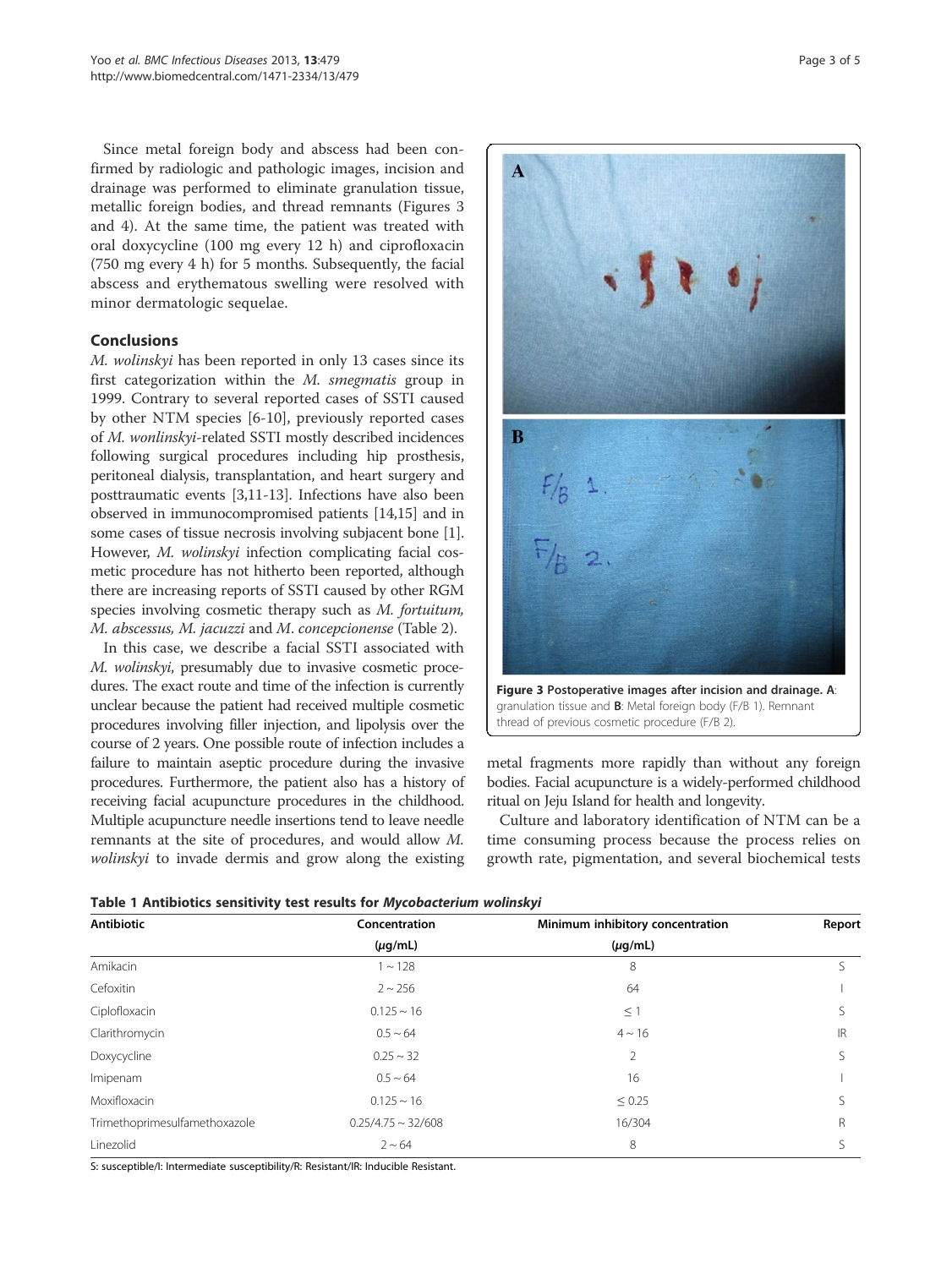

[1]. Molecular analysis using 16S rRNA and rpoB gene sequencing and TB/NTM PCR screening has made the identification process more rapid and accurate [4,5]. In the current case, since PCR and culture results indicated the presence of NTM, rpoB gene sequencing analysis was performed using primers MF (5′-CGACCACTTC GGCAACCG-3′) and MR (5′-TCGATCGGGCACATC CGG-3′) [12]. The isolate was identified as M. wolinskyi, whose sequence similarity was 99% with M. wolinskyi ATCC 700010. Since the *rpoB* gene sequence is more divergent and discriminable for identification of RGM species than 16S rRNA sequence [1], we only performed rpoB sequence analysis for prompt identification of NTM species to prevent further delay in diagnosis and treatment in this case.

RGM organisms are generally known to be resistant to standard anti-tuberculosis agents, and treatment for each RGM species differs depending on the susceptibility to antibiotics. In this case, the patient had frequent

exposure to medical procedure-related contamination, and the SSTI did not improve with antibiotics and remained for a long duration. Due to its chronic condition and procedure-related infection, not only bacterial but also NTM infections were suspicious. Since Korea is a known tuberculosis endemic area, when infection persists and is resistant to standard antibiotic treatment, tuberculosis infection is more likely than NTM infection. However, failure of standard anti-tuberculosis agents is strongly suggestive of NTM infection. It was also notable that there have been five cases of NTM infection in the Jeju area within a recent year [16].

Treatment regimen with clarithromycin, amikacin, and ciprofloxacin was effective in controlling the infection according to the laboratory results and this patient's condition. The metallic foreign materials embedded at the site of abscess made the progression of NTM SSTI more severe and rapid than expected. When SSTI is associated with foreign materials, the progression of the

Table 2 Summary data of facial skin and soft tissue infection by rapidly growing mycobacterium after cosmetic procedures in the literature

| Case | Sex/Age | Type of procedure                         | Site           | Microbiologic finding | Reference    |
|------|---------|-------------------------------------------|----------------|-----------------------|--------------|
|      | F/67    | Autologous fat graft                      | Both cheek     | M. abscessus          | $[4]$        |
|      | F/50    | Autologous fat graft                      | Both cheek     | M. conceptionense     | $[4]$        |
|      | F/50    | Filler injection                          | Glabellar area | M. fortuitum          | $[4]$        |
|      | M/66    | Autologous fat graft                      | Forehead       | M. abscessus          | $[4]$        |
|      | F/50    | Liposuction and lipoinjection             | Both cheek     | M. conceptionenese    | [6]          |
| 6    | F/50    | Filler injection                          | Right cheek    | M. chelonge           | $[8]$        |
|      | F/56    | Filler injection and accusculpt lipolysis | Right cheek    | M.wolinskyi           | Current case |

M: male; F: female.